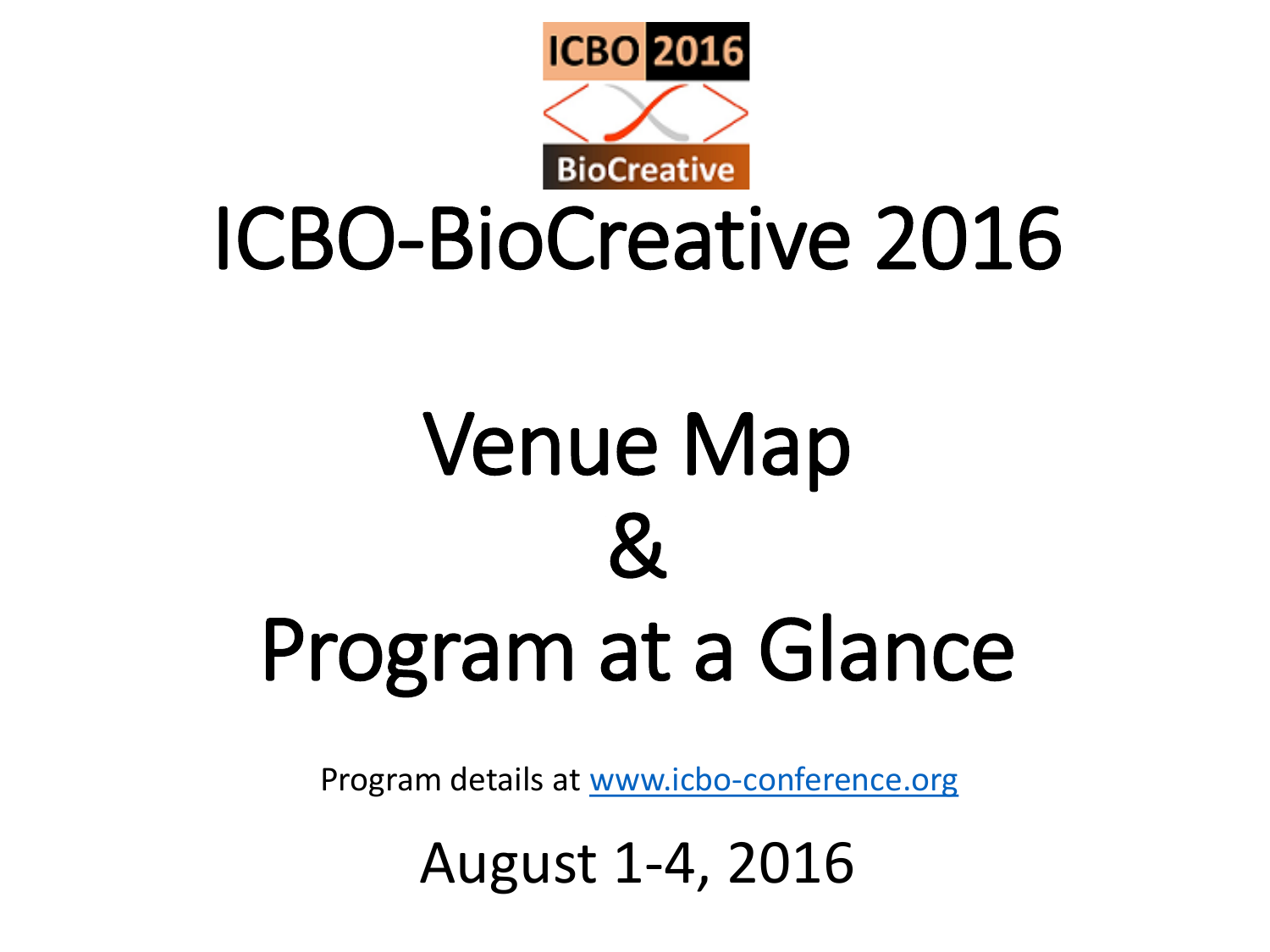### **CH2M HILL Alumni Conference Center**

725 SW 26th St,Corvallis, OR 97331,USA



SW Western Blvd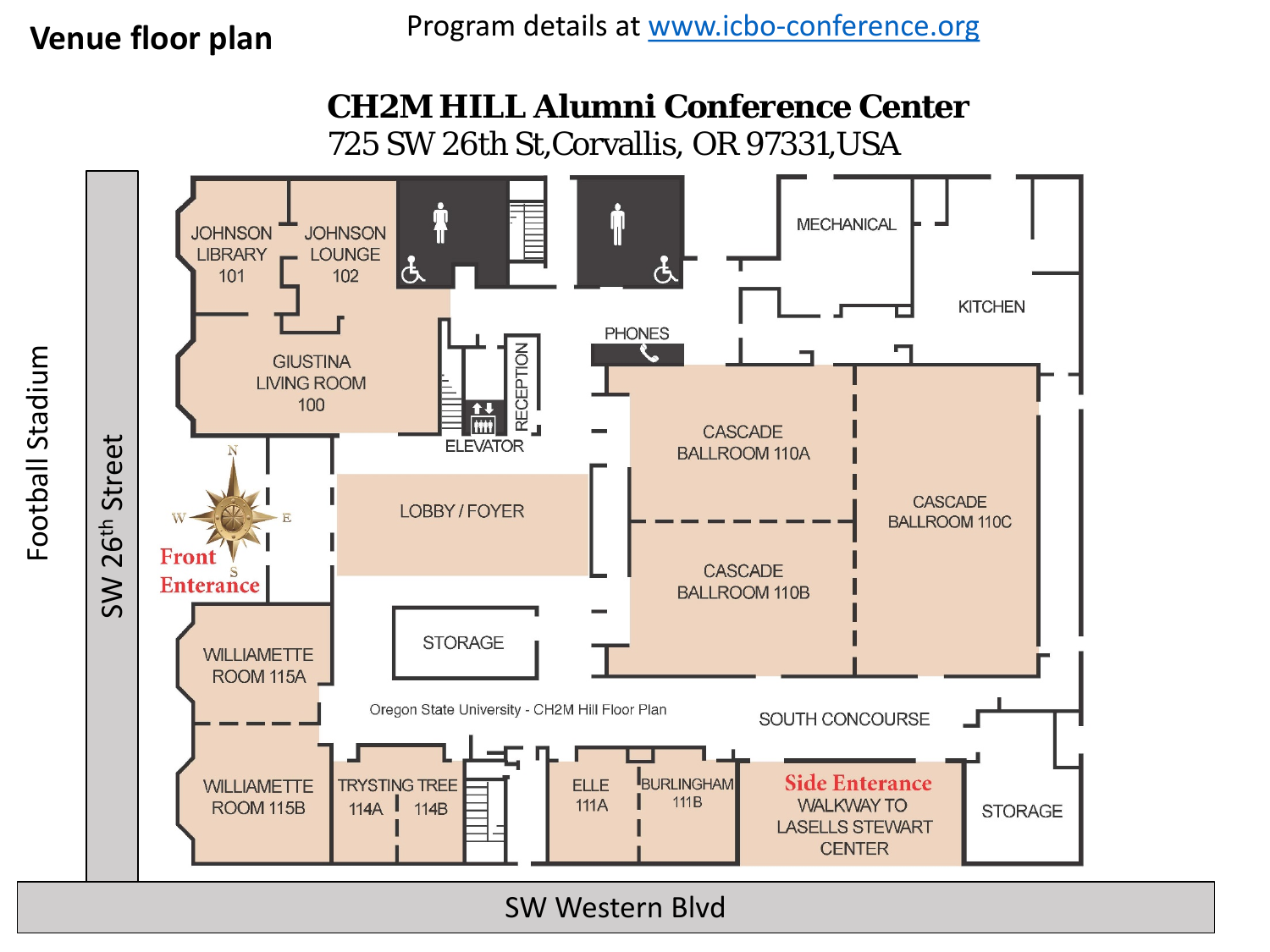#### **Directions to the venue** http://icbo.cgrb.oregonstate.edu/traveling

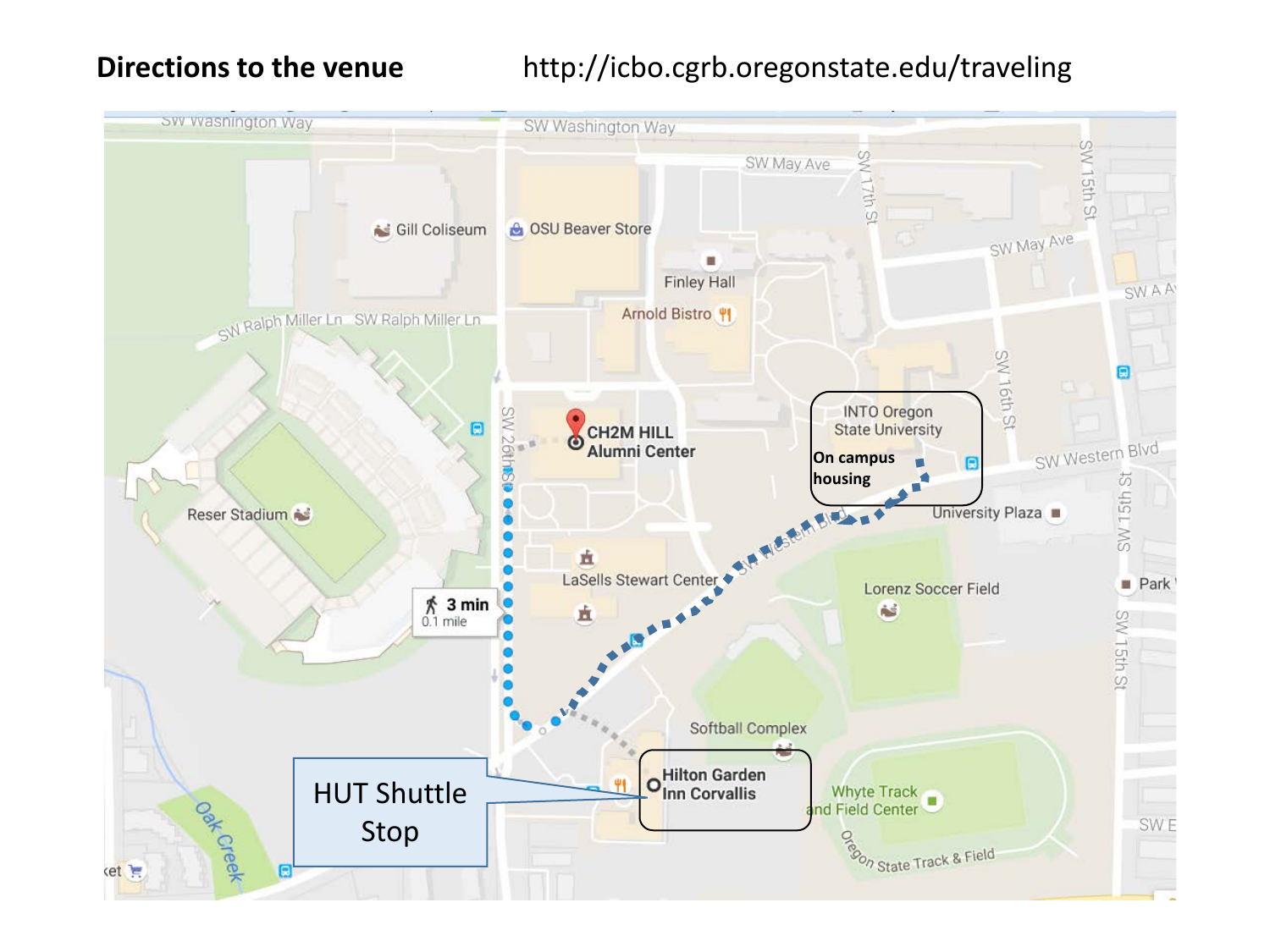#### Program details at [www.icbo-conference.org](http://www.icbo-conference.org/)

#### Day-1, Monday August 1, 2016 **ICBO & BioCreative 2016**

| <b>Time</b>     | Lobby                                                   | <b>Cascade Ballroom</b><br><b>110ABC</b>                                                                           | <b>Elle-Burlingham</b><br>Room 111AB                                                  | <b>Trysting Tree Room</b><br><b>114AB</b>                                                                                                         | <b>Willamette</b><br>Room 115AB                                                                                                      | <b>Boardroom</b><br>(Upstairs)                                                                                      |  |
|-----------------|---------------------------------------------------------|--------------------------------------------------------------------------------------------------------------------|---------------------------------------------------------------------------------------|---------------------------------------------------------------------------------------------------------------------------------------------------|--------------------------------------------------------------------------------------------------------------------------------------|---------------------------------------------------------------------------------------------------------------------|--|
| 8:00am onwards  |                                                         | Conference registration opens                                                                                      |                                                                                       |                                                                                                                                                   |                                                                                                                                      |                                                                                                                     |  |
| 8:00am-9:00am   | <b>Breakfast</b>                                        |                                                                                                                    |                                                                                       |                                                                                                                                                   |                                                                                                                                      |                                                                                                                     |  |
| 9:00am-9:15am   |                                                         | Welcome                                                                                                            |                                                                                       |                                                                                                                                                   |                                                                                                                                      |                                                                                                                     |  |
| 9:15am-10:15am  |                                                         | <b>Keynote Address</b><br>William (Bill) Hersh, MD,<br>Oregon Health & Science<br>University (OHSU)                |                                                                                       |                                                                                                                                                   |                                                                                                                                      |                                                                                                                     |  |
| 10:15am-10:30am | Coffee Break                                            | Poster Setup                                                                                                       |                                                                                       |                                                                                                                                                   |                                                                                                                                      |                                                                                                                     |  |
| 10:30am-12:30pm |                                                         | <b>BioCreative Plenary</b><br>Session #1<br>Text mining-facilitated<br>models of curation                          | ICBO Workshop W01<br>Novel approaches to<br>visualizing big data<br>sets<br>(PARTI)   | ICBO Workshop W02<br>OmniSearch and Beyond:<br>ontology-based<br>biomedical information<br>integration and<br>knowledge acquisition<br>for miRNAs | ICBO Workshop W03<br>Integrating<br>Ontological and<br>Genomic Analysis<br>with Galaxy                                               | ICBO Workshop<br><b>W04</b><br>Representing social<br>and legal entities in<br>the biomedical<br>domain<br>(PART I) |  |
| 12:30pm-1:30pm  | Lunch                                                   | Poster Setup                                                                                                       |                                                                                       |                                                                                                                                                   |                                                                                                                                      |                                                                                                                     |  |
| 1:30pm-3:30pm   |                                                         | <b>BioCreative Plenary</b><br><b>Session #2</b><br>Text mining in precision<br>medicine                            | ICBO Workshop W01<br>Novel approaches to<br>visualizing big data<br>sets<br>(PART II) | <b>ICBO Workshop W05</b><br>Vaccine and Drug<br><b>Ontology Studies</b><br>(PART-I)                                                               | ICBO Workshop W06<br>OBO Tutorial: Open<br><b>Biological and</b><br>Biomedical<br>Ontologies in Action                               | ICBO Workshop W04<br>Representing social<br>and legal entities in<br>the biomedical<br>domain<br>(PART II)          |  |
| 3:30pm-4:00pm   | Coffee Break                                            | Poster Setup                                                                                                       |                                                                                       |                                                                                                                                                   |                                                                                                                                      |                                                                                                                     |  |
| 4:00pm-6:00pm   |                                                         | <b>BioCreative Plenary</b><br>Session #3<br>Domain portability or<br>generalizability across<br>medical literature | ICBO Workshop W07<br>Topics in OWL<br>Reasoning for BFO-<br>based Ontologies          | ICBO Workshop W05<br>Vaccine and Drug<br><b>Ontology Studies</b><br>$(PART-II)$                                                                   | <b>ICBO Workshop W08</b><br>Noctua: An all in one<br>solution for ontology<br>development and<br>annotation<br>(Contd. in Demo D105) | ICBO Workshop W09<br><b>OBI-ECO Interactions</b><br>& Evidence                                                      |  |
| 6:00pm          | ICBO and BioCreative Joint Posters and Demo Session #1  |                                                                                                                    |                                                                                       |                                                                                                                                                   |                                                                                                                                      |                                                                                                                     |  |
|                 | Posters: All (BioCreative and ICBO)  <br>Demo: D101-105 |                                                                                                                    |                                                                                       |                                                                                                                                                   |                                                                                                                                      |                                                                                                                     |  |
| 6:00pm          | ICBO and BioCreative Joint Evening Mixer                |                                                                                                                    |                                                                                       |                                                                                                                                                   |                                                                                                                                      |                                                                                                                     |  |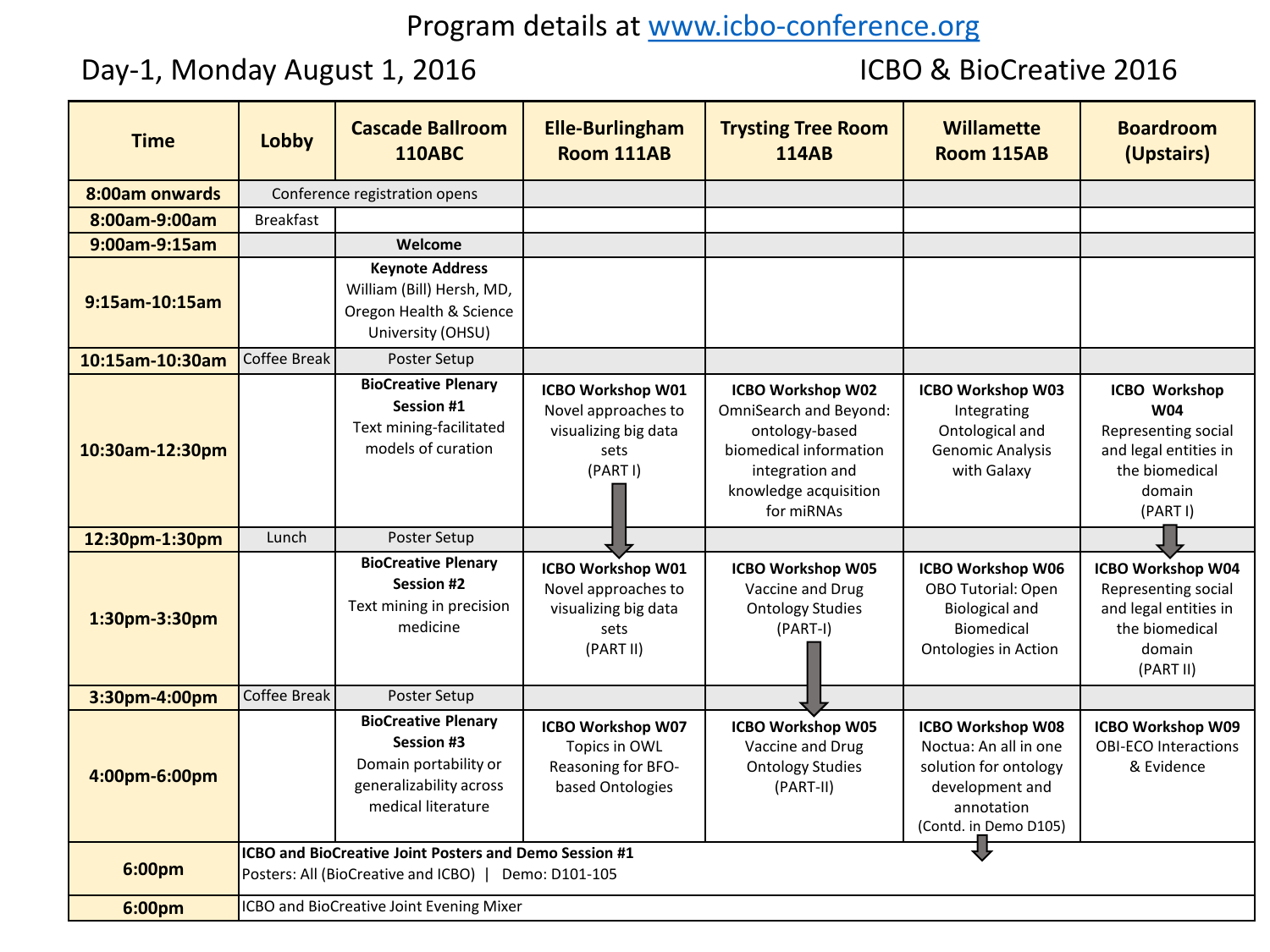#### Program details at [www.icbo-conference.org](http://www.icbo-conference.org/)

#### Day-2, Tuesday August 2, 2016 **ICBO & BioCreative 2016**

| <b>Time</b>     | Lobby/Foyer                   | <b>Cascade Ballroom 110ABC</b>                                                                                                                                                                                                                                        |  |  |
|-----------------|-------------------------------|-----------------------------------------------------------------------------------------------------------------------------------------------------------------------------------------------------------------------------------------------------------------------|--|--|
| 8:00am onwards  | Conference registration opens |                                                                                                                                                                                                                                                                       |  |  |
| 8:00am-9:00am   | <b>Breakfast</b>              | Poster Setup and Viewing                                                                                                                                                                                                                                              |  |  |
| 9:00am-9:15am   |                               | Welcome                                                                                                                                                                                                                                                               |  |  |
|                 |                               | <b>Keynote Address</b><br>Christopher Daly, Oregon State University                                                                                                                                                                                                   |  |  |
| 10:15am-10:30am | Coffee Break                  | Poster Setup                                                                                                                                                                                                                                                          |  |  |
| 10:30am-12:30pm |                               | Joint ICBO and BioCreative Plenary Session #1 (Special Topic)<br>Natural Language Processing & Data Mining with Ontologies                                                                                                                                            |  |  |
| 12:30pm-1:30pm  | Lunch                         | Poster Setup and Viewing                                                                                                                                                                                                                                              |  |  |
| 1:30pm-3:30pm   |                               | <b>ICBO Plenary session #2 (Special Topic)</b><br>SDGIO: Sustainable Development Goals Interface Ontology--Semantics for<br>Sustainability                                                                                                                            |  |  |
| 3:30pm-4:00pm   | <b>Coffee Break</b>           | Poster Setup and Viewing                                                                                                                                                                                                                                              |  |  |
| 4:00pm-6:00pm   |                               | ICBO Plenary session #3 Invited & Flash Talks<br>4-5pm: Invited Talks (Special Topic)<br>$\bullet$<br>Tom Sharpton, Oregon State University<br>$\circ$<br>Benjamin Dalziel, Oregon State University<br>$\circ$<br>5-6pm: Flash Talks - Poster presenters<br>$\bullet$ |  |  |
| 6:00pm          |                               | <b>Posters and Demo Session #2</b><br>Posters: All<br>$\bullet$<br>Demo: D201-205<br>$\bullet$                                                                                                                                                                        |  |  |
| 6:00pm          | <b>Evening Mixer</b>          |                                                                                                                                                                                                                                                                       |  |  |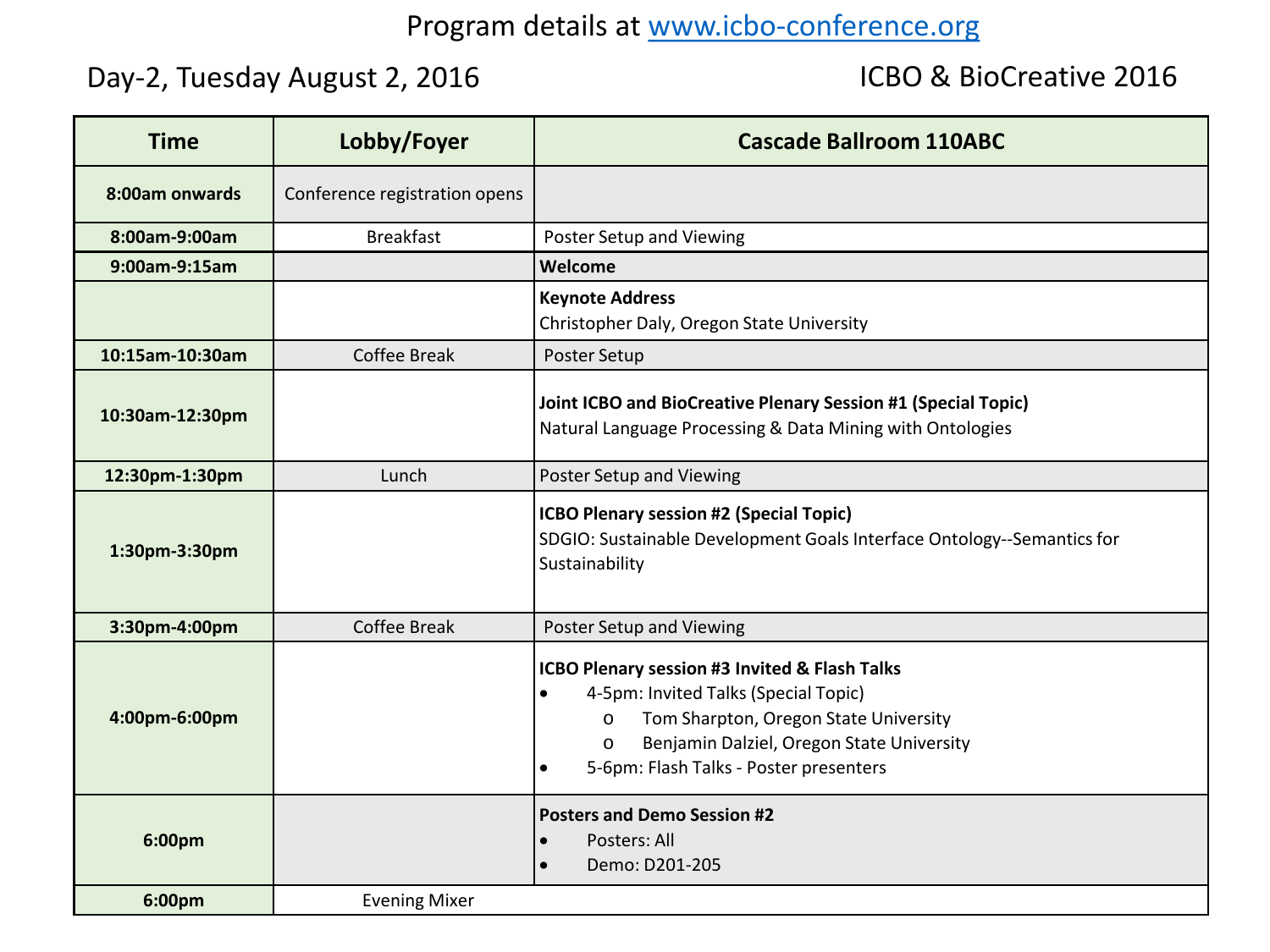#### Program details at [www.icbo-conference.org](http://www.icbo-conference.org/)

#### Day-3, Wednesday August 3, 2016 **ICBO & BioCreative 2016**

| <b>Time</b>     | Lobby/Foyer                                                                                                                                                | 110A/B & C                                                                    |  |  |  |
|-----------------|------------------------------------------------------------------------------------------------------------------------------------------------------------|-------------------------------------------------------------------------------|--|--|--|
| 8:00am onwards  | Conference registration opens                                                                                                                              |                                                                               |  |  |  |
| 8:00am-9:00am   | <b>Breakfast</b>                                                                                                                                           |                                                                               |  |  |  |
| 9:00am-9:15am   |                                                                                                                                                            | Welcome                                                                       |  |  |  |
|                 |                                                                                                                                                            | <b>Keynote Address</b><br>Dennis Stevenson, New York Botanical Garden         |  |  |  |
| 10:15am-10:30am | Coffee Break                                                                                                                                               |                                                                               |  |  |  |
| 10:30am-12:30pm |                                                                                                                                                            | <b>ICBO Plenary session #4</b><br><b>Ontology Development and Application</b> |  |  |  |
| 12:30pm-1:30pm  | Lunch                                                                                                                                                      | <b>Poster Viewing</b>                                                         |  |  |  |
| 1:30pm-3:30pm   |                                                                                                                                                            | <b>ICBO Plenary session #5</b><br>Ontology-based applications                 |  |  |  |
| 3:30pm-4:00pm   | <b>Coffee Break</b>                                                                                                                                        |                                                                               |  |  |  |
| 4:00pm-5:00pm   |                                                                                                                                                            | <b>ICBO Panel Discussion</b>                                                  |  |  |  |
| 5:00pm-6:00pm   |                                                                                                                                                            | <b>Posters &amp; Demo Session</b><br>Posters: All<br>Demo: Your call          |  |  |  |
| 5:00pm-6:00pm   | ICBO Steering Committee meeting (location Room 114AB)                                                                                                      |                                                                               |  |  |  |
| 6:00pm          | Assemble and Board buses to the Conference Dinner site (Transport provided)                                                                                |                                                                               |  |  |  |
| 6:30pm          | Conference Dinner (Offsite at Tyee Wine Cellars, 26335 Greenberry Rd, Corvallis, OR 97333   Bring registered<br>accompanying guests. Kids welcome to join) |                                                                               |  |  |  |